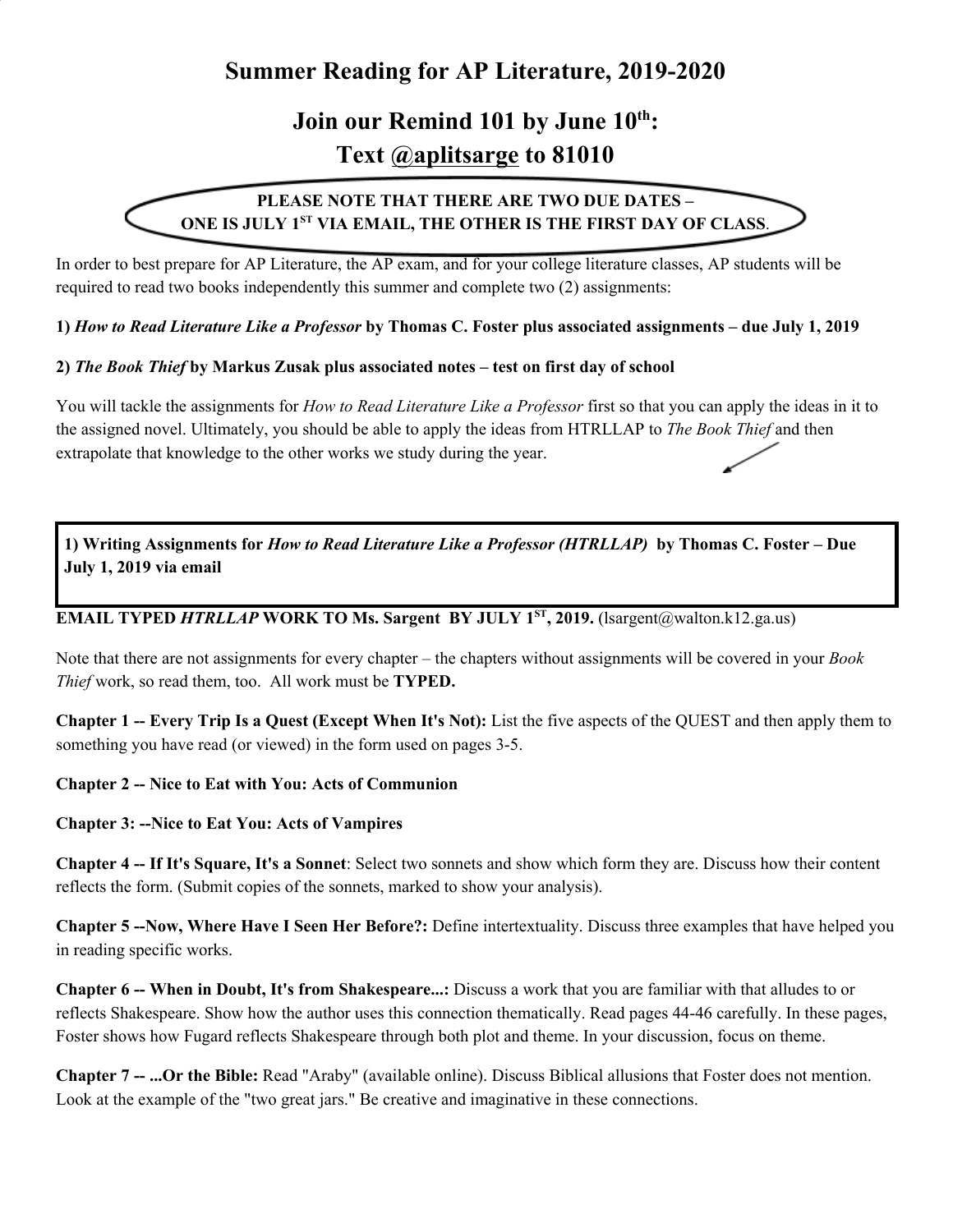**Chapter 8 -- Hanseldee and Greteldum:** Think of a work of literature that reflects a fairy tale. Discuss the parallels. Does it create irony or deepen appreciation?

**Chapter 9 -- It's Greek to Me:** Write a free verse poem derived or inspired by characters or situations from Greek mythology.

### **Chapter 10 -- It's More Than Just Rain or Snow**

**Chapter 11 --...More Than It's Gonna Hurt You: Concerning Violence:** Present examples of the two kinds of violence found in literature. Show how the effects are different.

## **Chapter 12 -- Is That a Symbol?**

**Chapter 13 -- It's All Political:** Assume that Foster is right and "it is all political." Use his criteria to show that one of the major works you have read at school is political.

## **Chapter 14 -- Yes, She's a Christ Figure, Too**

## **Chapter 15 -- Flights of Fancy**

**Chapter 16 -- It's All About Sex...Chapter 17 -- ...Except the Sex:** Okay...the sex chapters. The key idea from these chapters is that "scenes in which sex is coded rather than explicit can work at multiple levels and sometimes be more intense that literal depictions" (141). In other words, sex is often suggested with much more art and effort than it is described, and, if the author is doing his job, it reflects and creates theme or character. Choose a novel or movie in which sex is suggested, but not described, and discuss how the relationship is suggested and how this implication affects the theme or develops characterization.

**Chapter 18 -- If She Comes Up, It's Baptism:** Think of a "baptism scene" from a significant literary work. How was the character different after the experience? Discuss.

**Chapter 19 -- Geography Matters…**

**Chapter 20 -- ...So Does Season**

**Interlude -- One Story:** Write your own definition for archetype. Then identify an archetypal story and apply it to a literary work with which you are familiar.

**Chapter 21 -- Marked for Greatness**

**Chapter 22 -- He's Blind for a Reason, You Know**

**Chapter 23 -- It's Never Just Heart Disease...**

**Chapter 24 -- ...And Rarely Just Illness**

**Chapter 25 -- Don't Read with Your Eyes:** After reading Chapter 25, choose a scene or episode from a novel, play or epic written before the twentieth century. Contrast how it could be viewed by a reader from the twenty-first century with how it might be viewed by a contemporary reader of its time period.

**Chapter 26 -- Is He Serious? And Other Ironies:** Select an ironic literary work and explain the multivocal nature of the irony in the work.